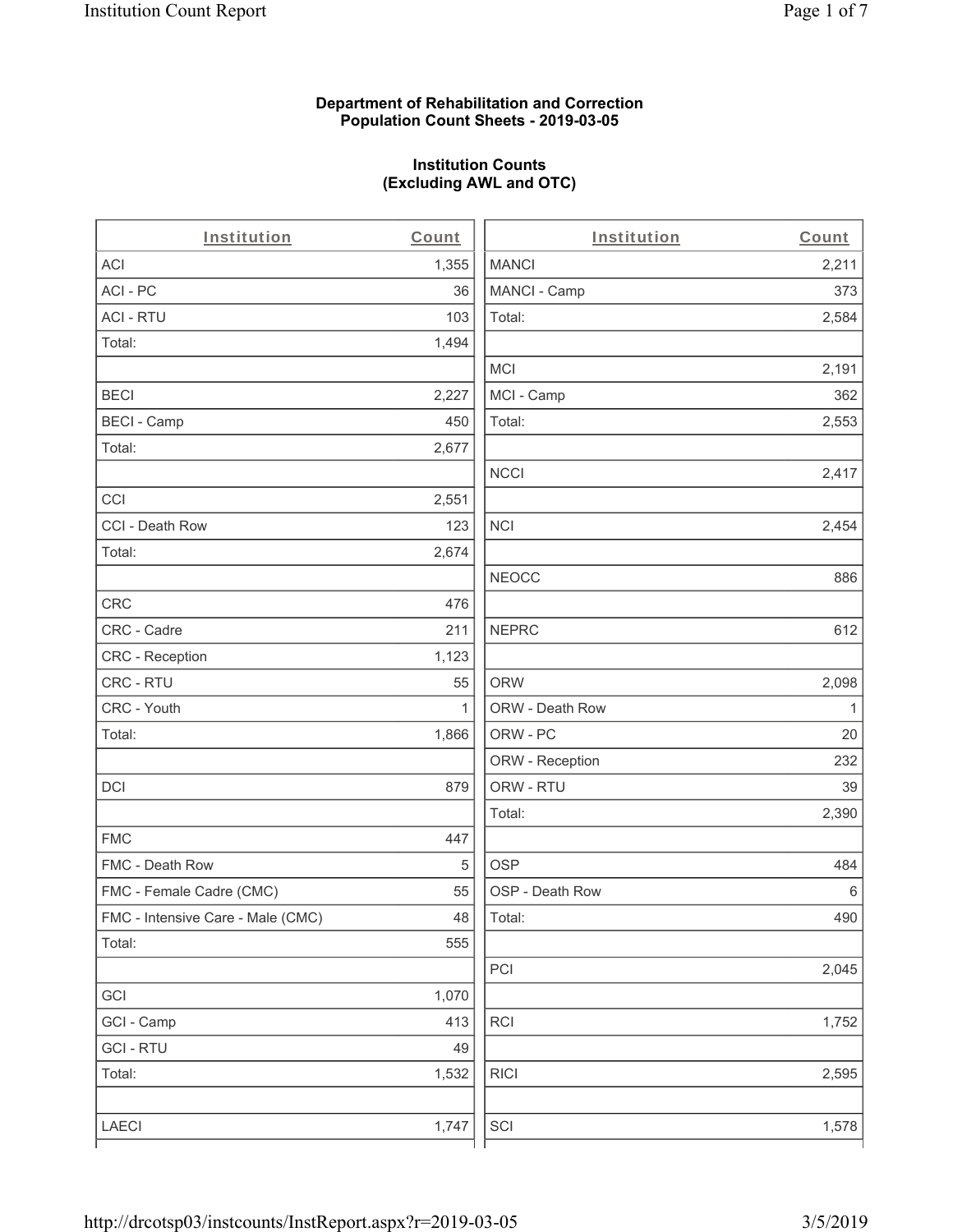| LECI                     | 2,241 | <b>SOCF</b>      | 1,258 |
|--------------------------|-------|------------------|-------|
| LECI - Camp              | 168   | SOCF - RTU       | 58    |
| Total:                   | 2,409 | Total:           | 1,316 |
|                          |       |                  |       |
| LOCI                     | 2,254 | <b>TCI</b>       | 946   |
|                          |       | TCI - Camp       | 421   |
| LORCI                    | 295   | Total:           | 1,367 |
| <b>LORCI - Cadre</b>     | 132   |                  |       |
| <b>LORCI - Reception</b> | 982   | <b>TOCI</b>      | 724   |
| Total:                   | 1,409 | <b>TOCI - PC</b> | 84    |
|                          |       | Total:           | 808   |
| <b>MACI</b>              | 1,016 |                  |       |
| MACI - Minimum           | 1,221 | <b>WCI</b>       | 1,312 |
| Total:                   | 2,237 | WCI - RTU        | 29    |
|                          |       | Total:           | 1,341 |
|                          |       |                  |       |

\* The Total Population includes 30 Offenders with Reason Codes 30 & 31. \*\* The Total Population includes 38 Offenders with Reason Code 0A.

**Total Population: 48,921**

# **Male Population by Security Level (Include AWL and Exclude OTC)**

| Security Level         |                   | <b>Body</b> | <b>AWL</b> | (-OTC)         | <u>Total</u> |
|------------------------|-------------------|-------------|------------|----------------|--------------|
| <b>Total Level E</b>   |                   | 1,028       | 17         | 17             | 1,028        |
| Total Level 4          |                   | 1,757       | 11         | 11             | 1,757        |
| Total Level 3          |                   | 12,149      | 166        | 150            | 12,165       |
| Total Level 2          |                   | 16,150      | 200        | 161            | 16,189       |
| Total Level 1          |                   | 13,670      | 141        | 74             | 13,737       |
| <b>Total Death Row</b> |                   | 135         | 2          | $\mathfrak{p}$ | 135          |
|                        | <b>Total Male</b> | 44,889      | 537        | 415            | 45,011       |

#### **Female Population by Institution (Include AWL and Exclude OTC)**

| Institution              | <b>Body</b> | AWI |    | <u>rotai</u> |
|--------------------------|-------------|-----|----|--------------|
| DCI                      | 879         | 10  | 6  | 883          |
| <b>FMC</b>               | 20          |     |    | 20           |
| FMC - Female Cadre (CMC) | 55          |     |    | 55           |
| <b>NEPRC</b>             | 612         | 12  | 4  | 620          |
| <b>ORW</b>               | 2,097       | 42  | 20 | 2,119        |
|                          |             |     |    |              |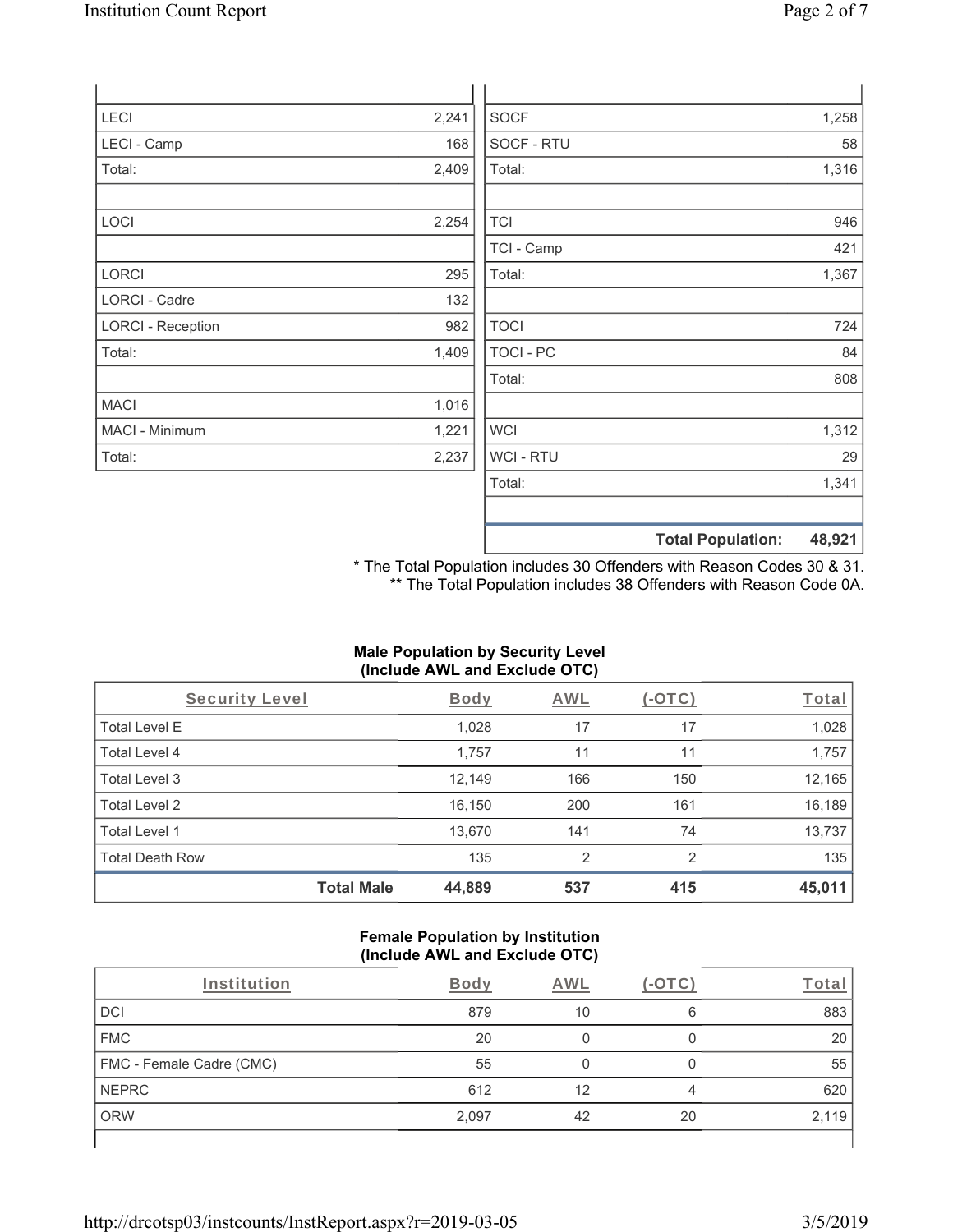| ORW - Death Row        |                          |        | 0   | O   |        |
|------------------------|--------------------------|--------|-----|-----|--------|
| ORW - PC               |                          | 20     | 0   |     | 20     |
| <b>ORW</b> - Reception |                          | 232    |     | 6   | 233    |
| <b>ORW - RTU</b>       |                          | 39     | 0   |     | 39     |
|                        | <b>Total Female</b>      | 3,955  | 71  | 36  | 3,990  |
|                        | <b>Total Population:</b> | 48,844 | 608 | 451 | 49,001 |

### **Male Population by Institution: Security Level 5 and E (Include AWL and Exclude OTC)**

| Institution |                      | Body             | <b>AWL</b>          | $(-OTC)$                  | Total            |
|-------------|----------------------|------------------|---------------------|---------------------------|------------------|
| ACI         |                      | $\,6$            | $\mathbf 0$         | 0                         | $6\,$            |
| CRC         |                      | 1                | 1                   | 1                         | 1                |
| CRC - RTU   |                      | $\boldsymbol{9}$ | $\mathbf 0$         | $\boldsymbol{0}$          | $\boldsymbol{9}$ |
| <b>FMC</b>  |                      | 1                | $\mathbf 0$         | $\mathbf 0$               | 1                |
| LECI        |                      | 4                | $\mathbf 0$         | $\mathbf 0$               | $\overline{4}$   |
| LORCI       |                      | $\overline{2}$   | $\sqrt{3}$          | $\ensuremath{\mathsf{3}}$ | $\sqrt{2}$       |
| <b>MACI</b> |                      | 16               | $\mathsf{O}\xspace$ | $\mathbf 0$               | 16               |
| MCI         |                      | 1                | $\boldsymbol{0}$    | $\boldsymbol{0}$          | 1                |
| <b>OSP</b>  |                      | 412              | $\overline{2}$      | $\overline{2}$            | 412              |
| SOCF        |                      | 460              | $\boldsymbol{9}$    | $\boldsymbol{9}$          | 460              |
| <b>TCI</b>  |                      | 1                | $\boldsymbol{0}$    | $\boldsymbol{0}$          | 1                |
| <b>TOCI</b> |                      | 104              | $\boldsymbol{0}$    | $\boldsymbol{0}$          | 104              |
| TOCI - PC   |                      | $\overline{2}$   | $\mathbf 0$         | $\mathbf 0$               | $\overline{2}$   |
| WCI         |                      | $\overline{2}$   | $\overline{2}$      | $\overline{2}$            | $\sqrt{2}$       |
| WCI - RTU   |                      | 7                | $\mathbf 0$         | 0                         | $\overline{7}$   |
|             | <b>Total Level 5</b> | 1,028            | 17                  | 17                        | 1,028            |

# **Male Population by Institution: Security Level 4 (Include AWL and Exclude OTC)**

| Institution                       | Body | AWL | Total |
|-----------------------------------|------|-----|-------|
| ACI                               | 5    |     |       |
| CRC                               | 17   |     | 17    |
| CRC - Reception                   | 13   |     | 13    |
| CRC - RTU                         | 8    |     |       |
| <b>FMC</b>                        |      |     |       |
| FMC - Intensive Care - Male (CMC) |      |     |       |
| <b>LECI</b>                       | 30   |     | 30    |
| LOCI                              |      |     |       |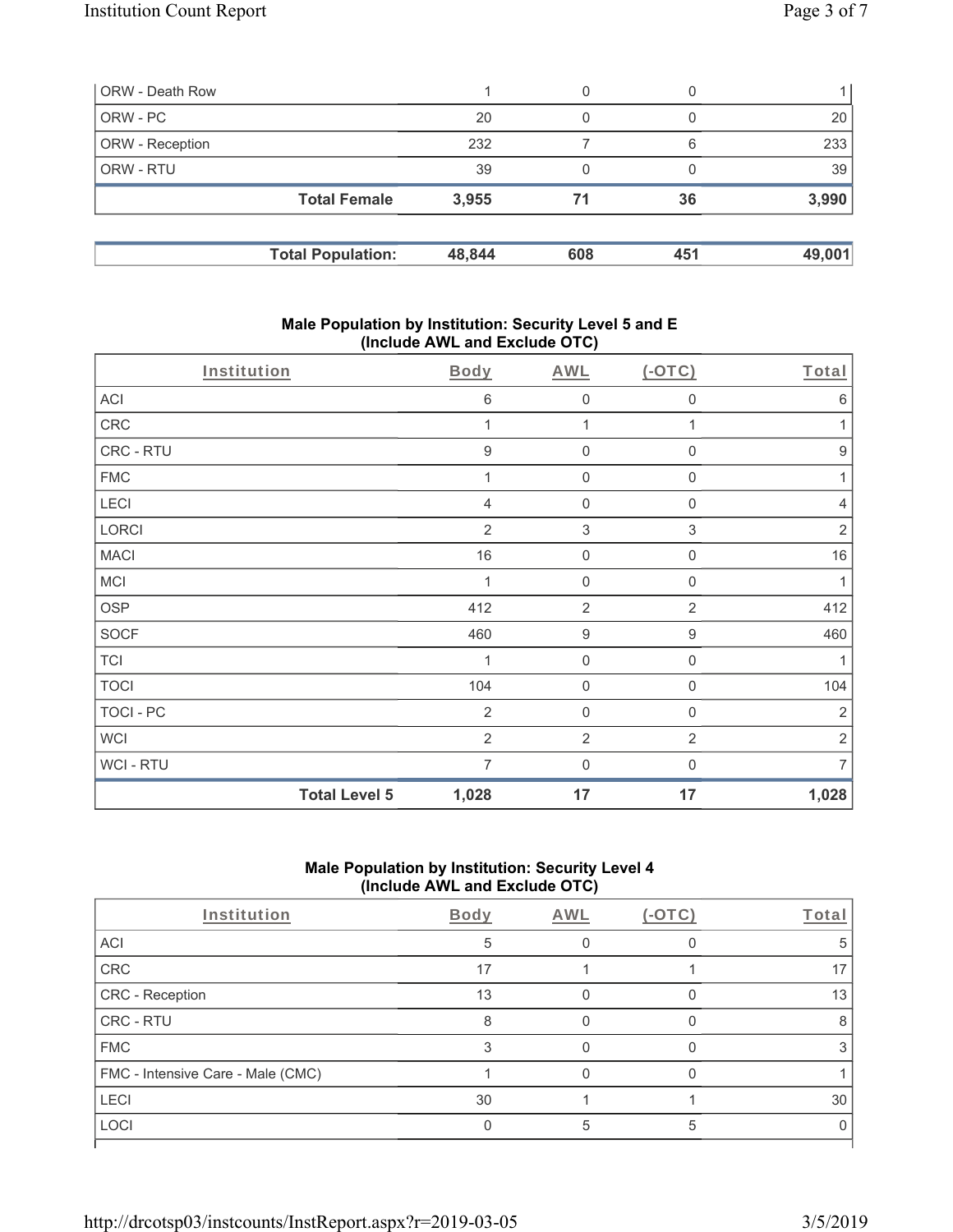| <b>LORCI</b>             | 6              | 1                |             | $6\,$      |
|--------------------------|----------------|------------------|-------------|------------|
| LORCI - Cadre            | 1              | $\overline{0}$   | $\mathbf 0$ | 1          |
| <b>LORCI - Reception</b> | 1              | $\mathbf 0$      | $\Omega$    |            |
| <b>MACI</b>              | 42             | 0                | 0           | 42         |
| <b>MANCI</b>             | 27             | $\mathbf 0$      | $\mathbf 0$ | 27         |
| <b>NEOCC</b>             | 22             | 0                | 0           | 22         |
| <b>OSP</b>               | 45             | $\mathbf 0$      | 0           | 45         |
| <b>RCI</b>               | $\sqrt{3}$     | $\mathbf 0$      | 0           | $\sqrt{3}$ |
| <b>SOCF</b>              | 792            | $\sqrt{3}$       | 3           | 792        |
| SOCF - RTU               | 58             | $\boldsymbol{0}$ | 0           | 58         |
| <b>TCI</b>               | 17             | 0                | $\mathbf 0$ | 17         |
| <b>TOCI</b>              | 606            | $\mathbf 0$      | $\Omega$    | 606        |
| TOCI - PC                | 21             | $\boldsymbol{0}$ | 0           | 21         |
| <b>WCI</b>               | 32             | 0                | $\mathbf 0$ | 32         |
| WCI - RTU                | $\overline{7}$ | $\mathbf 0$      | $\Omega$    | 7          |
| <b>Total Level 4</b>     | 1,757          | 11               | 11          | 1,757      |

### **Male Population by Institution: Security Level 3 (Include AWL and Exclude OTC)**

| Institution                       | Body        | <b>AWL</b>          | $($ -OTC $)$        | Total                     |
|-----------------------------------|-------------|---------------------|---------------------|---------------------------|
| <b>ACI</b>                        | 20          | $\boldsymbol{0}$    | $\boldsymbol{0}$    | 20                        |
| ACI - PC                          | 3           | $\mathbf 0$         | $\mathsf{O}\xspace$ | $\ensuremath{\mathsf{3}}$ |
| <b>BECI</b>                       | 1           | $\mathbf 0$         | $\mathbf 0$         | 1                         |
| CCI - Death Row                   | 1           | $\mathsf{O}\xspace$ | $\mathsf{O}\xspace$ | 1                         |
| <b>CRC</b>                        | 279         | 16                  | 16                  | 279                       |
| CRC - Cadre                       | 107         | $\mathbf 0$         | $\mathbf 0$         | 107                       |
| CRC - Reception                   | 804         | 14                  | 14                  | 804                       |
| CRC - RTU                         | 36          | $\mathbf 0$         | $\mathbf 0$         | 36                        |
| <b>FMC</b>                        | 14          | $\overline{2}$      | 0                   | 16                        |
| FMC - Intensive Care - Male (CMC) | $\,6\,$     | $\mathsf{O}\xspace$ | $\mathsf{O}\xspace$ | $\,6\,$                   |
| <b>LAECI</b>                      | 4           | 1                   | 1                   | $\overline{4}$            |
| LECI                              | 2,207       | 18                  | 17                  | 2,208                     |
| LOCI                              | 4           | $\mathbf 0$         | $\mathbf 0$         | $\overline{4}$            |
| <b>LORCI</b>                      | 134         | 43                  | 41                  | 136                       |
| LORCI - Cadre                     | 17          | $\mathsf{O}\xspace$ | $\mathsf{O}\xspace$ | 17                        |
| <b>LORCI - Reception</b>          | 718         | $\sqrt{3}$          | $\overline{2}$      | 719                       |
| <b>MACI</b>                       | 852         | $\overline{4}$      | $\overline{4}$      | 852                       |
| <b>MANCI</b>                      | 2,158       | 24                  | 19                  | 2,163                     |
| MCI                               | $\mathbf 1$ | $\mathbf 0$         | $\mathsf{O}\xspace$ | 1                         |
| <b>NCCI</b>                       | $10$        | 1                   | 1                   | $10$                      |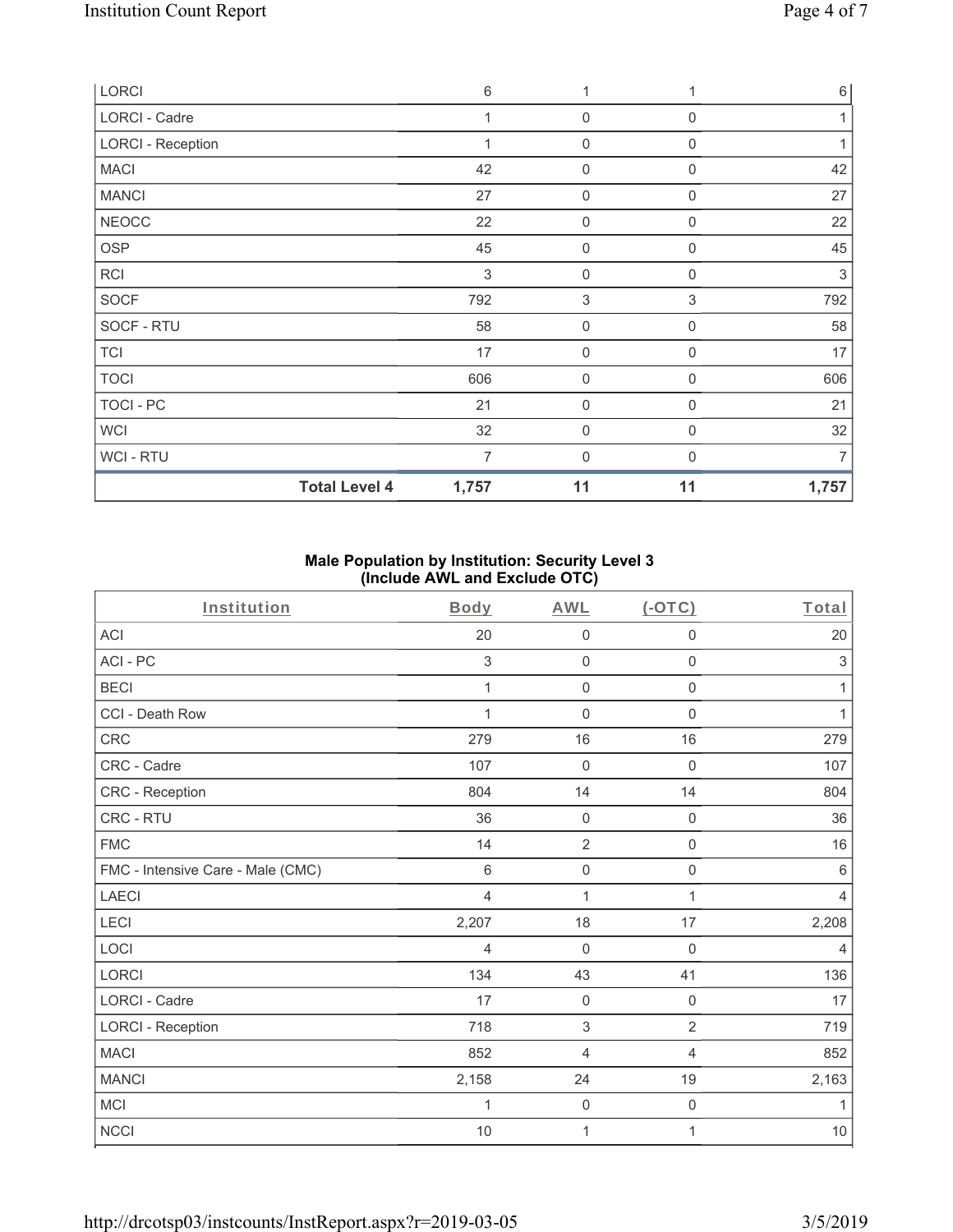| <b>NCI</b>       |                      | $\overline{2}$ | $\mathbf 0$ | 0           | $\overline{2}$ |
|------------------|----------------------|----------------|-------------|-------------|----------------|
| <b>NEOCC</b>     |                      | 863            | 4           | 4           | 863            |
| <b>OSP</b>       |                      | $\overline{2}$ | $\mathbf 0$ | 0           | $\overline{2}$ |
| PCI              |                      | 34             | 1           | 0           | 35             |
| RCI              |                      | 1,629          | 14          | 11          | 1,632          |
| <b>RICI</b>      |                      | $\sqrt{3}$     | $\mathbf 0$ | 0           | $\sqrt{3}$     |
| SOCF             |                      | 3              | $\mathbf 0$ | 0           | 3              |
| <b>TCI</b>       |                      | 884            | 8           | 8           | 884            |
| TCI - Camp       |                      | 1              | $\mathbf 0$ | 0           | 1              |
| <b>TOCI</b>      |                      | 14             | $\mathbf 0$ | 0           | 14             |
| <b>TOCI - PC</b> |                      | 60             | $\mathbf 0$ | $\mathbf 0$ | 60             |
| <b>WCI</b>       |                      | 1,265          | 13          | 12          | 1,266          |
| WCI - RTU        |                      | 13             | $\mathbf 0$ | 0           | 13             |
|                  | <b>Total Level 3</b> | 12,149         | 166         | 150         | 12,165         |

### **Male Population by Institution: Security Level 2 (Include AWL and Exclude OTC)**

| Institution                       | Body           | <b>AWL</b>          | $($ -OTC $)$        | Total          |
|-----------------------------------|----------------|---------------------|---------------------|----------------|
| ACI                               | 753            | $\sqrt{3}$          | 1                   | 755            |
| ACI-PC                            | 24             | $\mathsf 0$         | $\mathsf{O}\xspace$ | 24             |
| <b>ACI - RTU</b>                  | 75             | $\mathsf 0$         | $\mathsf{O}\xspace$ | 75             |
| <b>BECI</b>                       | 1,502          | 16                  | 13                  | 1,505          |
| CCI                               | 2,012          | 16                  | 12                  | 2,016          |
| <b>CRC</b>                        | 84             | $\mathbf 5$         | $\sqrt{5}$          | 84             |
| CRC - Cadre                       | 104            | $\mathsf 0$         | $\mathbf 0$         | 104            |
| <b>CRC</b> - Reception            | 208            | $\overline{7}$      | $\overline{7}$      | 208            |
| CRC - RTU                         | $\overline{2}$ | $\mathsf{O}\xspace$ | 0                   | $\overline{2}$ |
| CRC - Youth                       | $\mathbf{1}$   | $\mathsf{O}\xspace$ | 0                   | $\mathbf{1}$   |
| <b>FMC</b>                        | 20             | $\overline{2}$      | $\mathsf{O}\xspace$ | 22             |
| FMC - Intensive Care - Male (CMC) | 13             | $\mathsf{O}\xspace$ | 0                   | 13             |
| GCI                               | 398            | $\sqrt{5}$          | 3                   | 400            |
| GCI - Camp                        | 1              | $\mathsf 0$         | $\mathsf{O}\xspace$ | $\mathbf{1}$   |
| <b>GCI-RTU</b>                    | 39             | $\mathbf 0$         | $\mathbf 0$         | 39             |
| <b>LAECI</b>                      | 1,141          | 20                  | 20                  | 1,141          |
| LOCI                              | 1,237          | $\,8\,$             | 7                   | 1,238          |
| <b>LORCI</b>                      | 138            | 29                  | 25                  | 142            |
| LORCI - Cadre                     | 111            | $\mathsf{O}\xspace$ | $\mathsf 0$         | 111            |
| <b>LORCI - Reception</b>          | 183            | $\overline{2}$      | $\overline{2}$      | 183            |
| <b>MACI</b>                       | 106            | $\mathbf 1$         | $\mathbf{1}$        | 106            |
| <b>MANCI</b>                      | $\overline{2}$ | 1                   | 1                   | $\sqrt{2}$     |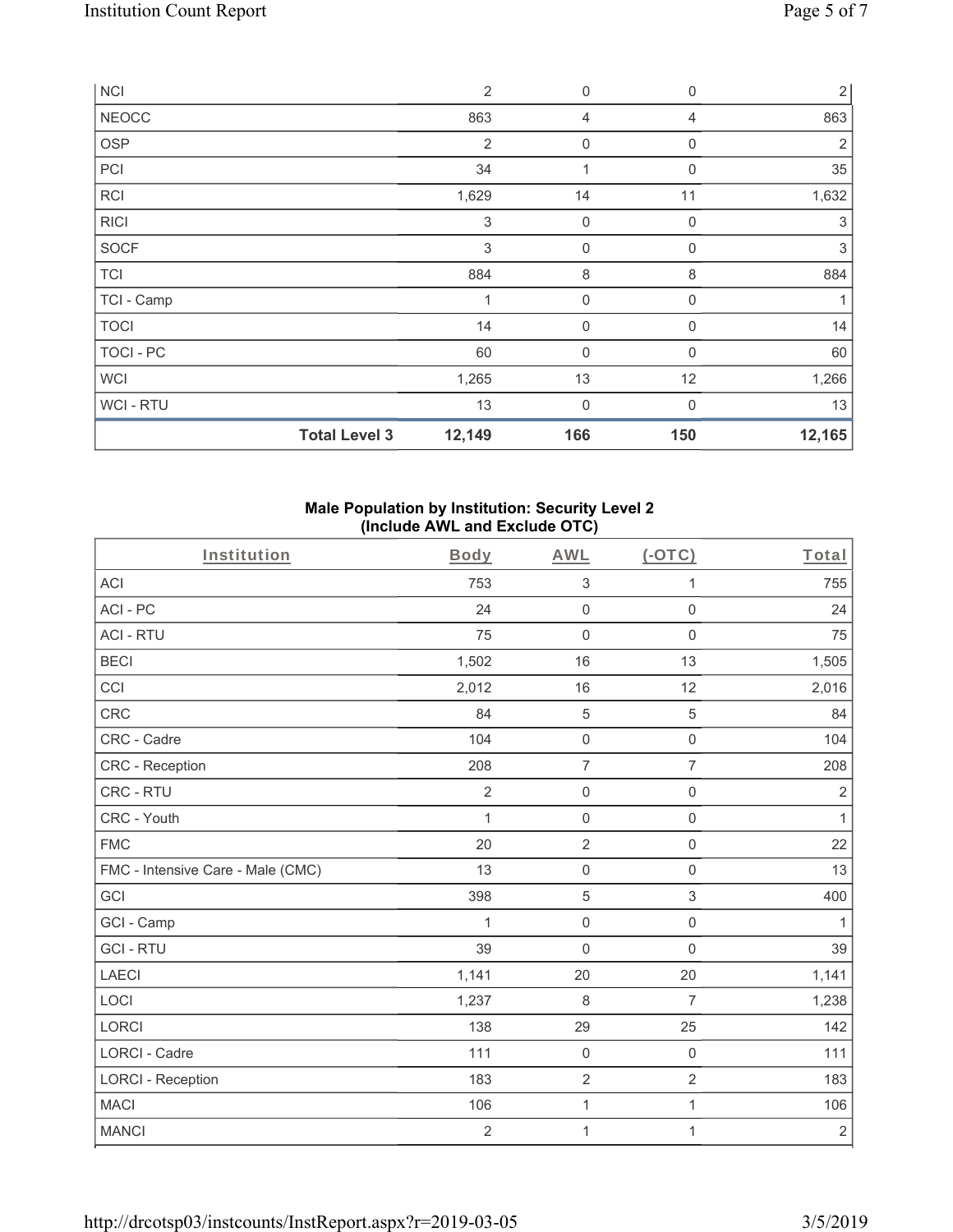|              | <b>Total Level 2</b> | 16,150         | 200         | 161         | 16,189         |
|--------------|----------------------|----------------|-------------|-------------|----------------|
| <b>WCI</b>   |                      | 12             | $\mathbf 0$ | $\mathbf 0$ | 12             |
| TOCI - PC    |                      | $\mathbf{1}$   | $\mathbf 0$ | $\mathbf 0$ | 1              |
| <b>TCI</b>   |                      | $\overline{4}$ | $\mathbf 0$ | 0           | $\overline{4}$ |
| SOCF         |                      | $\overline{2}$ | $\mathbf 0$ | 0           | $\overline{2}$ |
| SCI          |                      | 1,047          | $\,8\,$     | 8           | 1,047          |
| <b>RICI</b>  |                      | 1,443          | 23          | 16          | 1,450          |
| <b>RCI</b>   |                      | 119            | $\mathbf 0$ | 0           | 119            |
| PCI          |                      | 934            | 14          | 6           | 942            |
| OSP          |                      | $\,$ 3 $\,$    | $\mathbf 0$ | 0           | $\sqrt{3}$     |
| <b>NEOCC</b> |                      | 1              | $\mathbf 0$ | $\mathbf 0$ |                |
| <b>NCI</b>   |                      | 1,633          | 12          | 10          | 1,635          |
| <b>NCCI</b>  |                      | 1,182          | 17          | 13          | 1,186          |
| MCI - Camp   |                      | 1              | $\mathbf 0$ | $\mathbf 0$ | 1              |
| <b>MCI</b>   |                      | 1,614          | 11          | 11          | 1,614          |

### **Male Population by Institution: Security Level 1 (Include AWL and Exclude OTC)**

| Institution                       | Body     | <b>AWL</b>          | (OTC)               | Total      |
|-----------------------------------|----------|---------------------|---------------------|------------|
| <b>ACI</b>                        | 571      | $\sqrt{3}$          | $\mathsf{O}\xspace$ | 574        |
| ACI-PC                            | 9        | $\mathbf 0$         | $\mathbf 0$         | 9          |
| <b>ACI - RTU</b>                  | 28       | $\mathbf 0$         | $\mathbf 0$         | 28         |
| <b>BECI</b>                       | 721      | 10                  | $\overline{4}$      | 727        |
| <b>BECI - Camp</b>                | 450      | $\mathsf{O}\xspace$ | $\boldsymbol{0}$    | 450        |
| CCI                               | 538      | $\overline{4}$      | $\mathsf 0$         | 542        |
| <b>CRC</b>                        | 32       | $\overline{4}$      | $\overline{4}$      | 32         |
| <b>CRC</b> - Reception            | 94       | $\overline{2}$      | $\overline{2}$      | 94         |
| <b>FMC</b>                        | 389      | $\,8\,$             | 1                   | 396        |
| FMC - Intensive Care - Male (CMC) | 28       | $\mathsf{O}\xspace$ | $\mathbf 0$         | 28         |
| GCI                               | 672      | $\sqrt{5}$          | $\mathfrak{S}$      | 674        |
| GCI - Camp                        | 412      | $\mathsf{O}\xspace$ | $\mathbf 0$         | 412        |
| <b>GCI-RTU</b>                    | 10       | $\mathsf{O}\xspace$ | $\mathsf{O}\xspace$ | 10         |
| <b>LAECI</b>                      | 602      | $\overline{7}$      | $\,6\,$             | 603        |
| LECI                              | $\Omega$ | $\overline{2}$      | 1                   | 1          |
| LECI - Camp                       | 168      | $\mathbf 0$         | $\mathbf 0$         | 168        |
| LOCI                              | 1,013    | $\,6\,$             | $\sqrt{5}$          | 1,014      |
| <b>LORCI</b>                      | 15       | $\,8\,$             | $\,6\,$             | 17         |
| <b>LORCI - Cadre</b>              | 3        | $\mathsf{O}\xspace$ | $\mathsf{O}\xspace$ | $\sqrt{3}$ |
| <b>LORCI - Reception</b>          | 80       | $\mathsf{O}\xspace$ | $\mathbf 0$         | 80         |
| MACI - Minimum                    | 1,221    | $\boldsymbol{9}$    | 8                   | 1,222      |